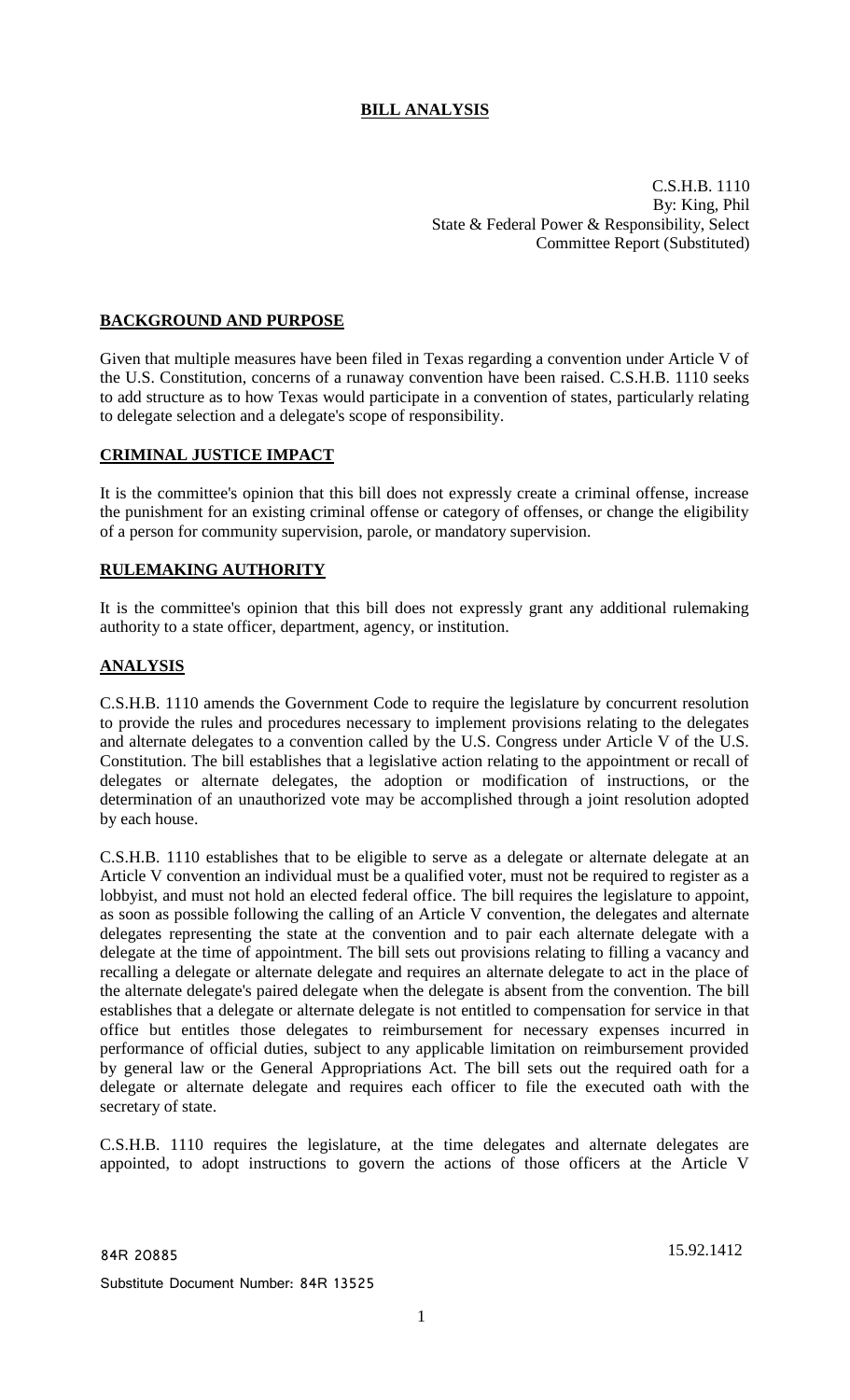convention. The bill prohibits the legislature from adopting instructions that authorize those officers to consider or vote to approve an amendment to the U.S. Constitution that is not authorized by the legislature in its application to the U.S. Congress to call the Article V convention. The bill authorizes the legislature to amend the instructions at any time.

C.S.H.B. 1110 prohibits a delegate or alternate delegate from casting an unauthorized vote. The bill establishes that the legislature has the exclusive right to determine whether a vote is an unauthorized vote and establishes that a vote determined to be unauthorized is invalid. The bill establishes that a delegate or alternate delegate who casts an unauthorized vote is disqualified from continuing to serve as a delegate or alternate delegate. The bill requires the legislature to promptly notify the head of the state delegation and the presiding officer of the Article V convention if the legislature determines that a delegate or alternate delegate has cast an unauthorized vote.

## **EFFECTIVE DATE**

On passage, or, if the bill does not receive the necessary vote, September 1, 2015.

## **COMPARISON OF ORIGINAL AND SUBSTITUTE**

While C.S.H.B. 1110 may differ from the original in minor or nonsubstantive ways, the following comparison is organized and formatted in a manner that indicates the substantial differences between the introduced and committee substitute versions of the bill.

SECTION 1. Subtitle Z, Title 3, Government Code, is amended by adding Chapter 393 to read as follows: CHAPTER 393. DELEGATES TO FEDERAL ARTICLE V CONVENTIONS

SUBCHAPTER A. GENERAL

PROVISIONS

Sec. 393.001. DEFINITIONS. In this chapter:

(1) "Alternate delegate" means an individual appointed under Section 393.052 to represent this state as an alternate delegate at an Article V convention.

(2) "Article V convention" means a constitutional convention called by the United States Congress under Article V of the United States Constitution.

(3) "Delegate" means:

(A) an individual appointed under Section 393.052 to represent this state as a delegate at an Article V convention; or

(B) an alternate delegate who fills a vacancy in the office of the alternate delegate's paired delegate.

(4) "Unauthorized vote" means a vote cast by a delegate or alternate delegate at an Article V convention that:

(A) is contrary to the instructions adopted under Section 393.101 in effect at the time

### INTRODUCED HOUSE COMMITTEE SUBSTITUTE

SECTION 1. Subtitle Z, Title 3, Government Code, is amended by adding Chapter 393 to read as follows: CHAPTER 393. DELEGATES TO FEDERAL ARTICLE V CONVENTIONS SUBCHAPTER A. GENERAL PROVISIONS Sec. 393.001. DEFINITIONS. In this chapter: (1) "Alternate delegate" means an individual appointed under Section 393.052 to represent this state as an alternate delegate at an Article V convention. (2) "Article V convention" means a convention called by the United States Congress under Article V of the United States Constitution. (3) "Delegate" means: (A) an individual appointed under Section 393.052 to represent this state as a delegate at an Article V convention; or (B) an alternate delegate who fills a vacancy in the office of the alternate delegate's paired delegate. (4) "Unauthorized vote" means a vote cast by a delegate or alternate delegate at an Article V convention that: (A) is contrary to the instructions adopted under Section 393.101 in effect at the time

Substitute Document Number: 84R 13525